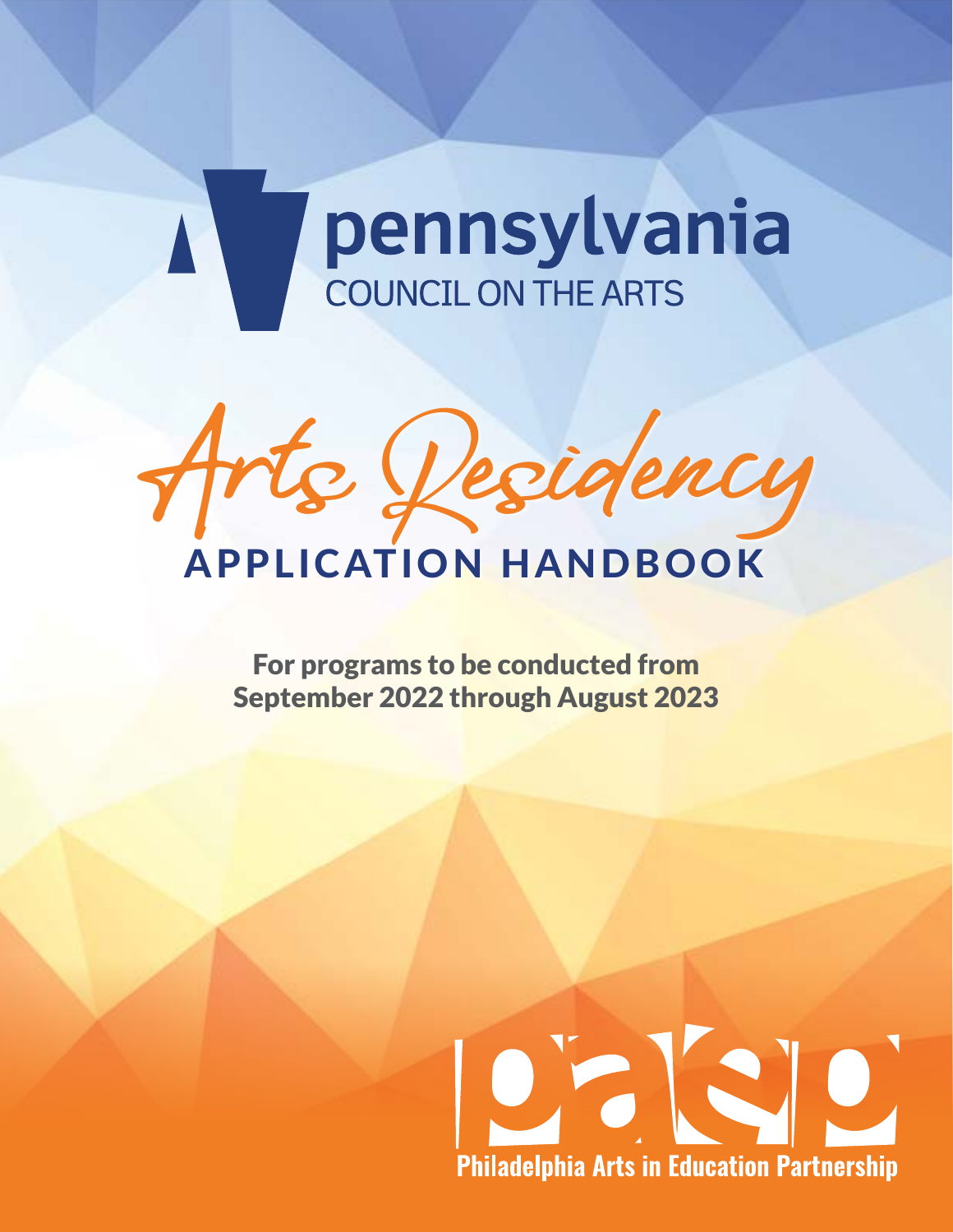

Arts Residency Information

The Philadelphia Arts in Education Partnership (PAEP) is the Pennsylvania Council on the Arts (PCA) regional partner for Arts in Education. As the partner for southeastern Pennsylvania, PAEP selects artists and ensembles for inclusion in the Directory of Pennsylvania Artists in Education, sponsors artist residency programs in school and community settings in southeastern PA including Bucks, Chester, Delaware, Montgomery and Philadelphia counties, and delivers professional development to train teaching artists and classroom teachers to design and deliver quality arts residencies.

The Directory of Pennsylvania Artists in Education is the approved PCA roster of southeastern PA teaching artists and ensembles who are fully vetted and trained by PAEP and represent a wide array of visual and performing arts. A school or community site interested in requesting PCA funds to host a residency must select a teaching artist or ensemble from the Directory.

School and community settings may include a broad array of populations such as: public, private, parochial, and charter schools serving K-12 students; pre-K centers; senior centers; and units of government such as Veterans' centers and homes.

PCA funded residencies are designed as collaborative ventures between the school or community site and the teaching artist or ensemble. The teaching artists or ensembles work intensely with up to three core groups of participants per residency session. PAEP reviews the content of each proposed residency prior to selection of the project for funding. Within school settings, it is anticipated that the projects reflect the grade level curriculum and meet PA Common Core and Arts and Humanities Standards.

Artist Residencies are funded jointly by the host site and funding from PAEP through the PCA's Arts in Education Division. Residency artists and ensembles must receive a residency session rate of no less than \$225. Matching funds of up to 50% can be provided dependent upon the length of the residency.

To fully realize the impact of these residencies on participants, PAEP highly recommends a 20-session residency. However the amount of the match is based on number of total sessions and the amount of funds available. \*All residency participants are required to complete PCA's online residency evaluations at the conclusion of the residency.

## Funding Guidelines:

There is a twenty-day minimum for a 1:1 PCA match for individual artists and ensembles.

PCA match ratios are as follows based on a \$225 a day residency fee:

| Length of<br><b>Residency</b> | <b>PCA AIR Subsidy</b> | Host % | <b>PCA Support</b><br><b>Maximum</b> | <b>Host Support</b><br>$(plus 10\%$<br>admin. fee) | <b>Total Cost for</b><br><b>Residency</b> |
|-------------------------------|------------------------|--------|--------------------------------------|----------------------------------------------------|-------------------------------------------|
| 5-day residency               | Up to 20%              | 80%    | \$225                                | \$1.012.50                                         | \$1,237.50                                |
| 10-day residnecy              | Up to $30\%$           | 70%    | \$675                                | \$1,800                                            | \$2,475                                   |
| 15-day residency              | Up to $40\%$           | 60%    | \$1,350                              | \$2,362.50                                         | \$3,712.50                                |
| 20-day residency              | Up to $50\%$           | 50%    | \$2,250                              | \$2,700                                            | \$4,950                                   |

Application Directions

Select an artist or ensemble from the Directory of Pennsylvania Artists in Education with whom your school or community site wishes to work. PAEP staff is available to assist you in the artist selection process. The Directory provides descriptions of the art form, style, and philosophy for each artist or ensemble approved by the PCA.

Contact the artist or ensemble directly to discuss a potential residency or contact PAEP for suggestions about an artist or ensemble who might work well at your site.

Once the artist or ensemble has been contacted, plan a meeting to discuss the shape and scope of the potential residency project, which will include information such as: age of the core groups, learning goals and curricular connections, school/site setting, project collaborators/team, artist fees, materials, and other residency needs.

Develop the residency plan collaboratively with the artist or ensemble. PAEP is always available to help as you plan your residency.

Submit an Arts Residency Request Form and narrative description of the residency to PAEP for an artist residency scheduled between September 1, 2019 through August 20, 2020.

PAEP maintains a rolling deadline for residencies however, decisions are made on a first-come firstserve basis. Your proposal will be reviewed for consideration by PAEP, and you will be contacted by a PAEP staff member should your residency request be selected for funding. Funding depends upon the quality of the project and the amount of available funds.

Please feel free to contact PAEP for more information or assistance at: paep@paep.net or (215) 982-1207.



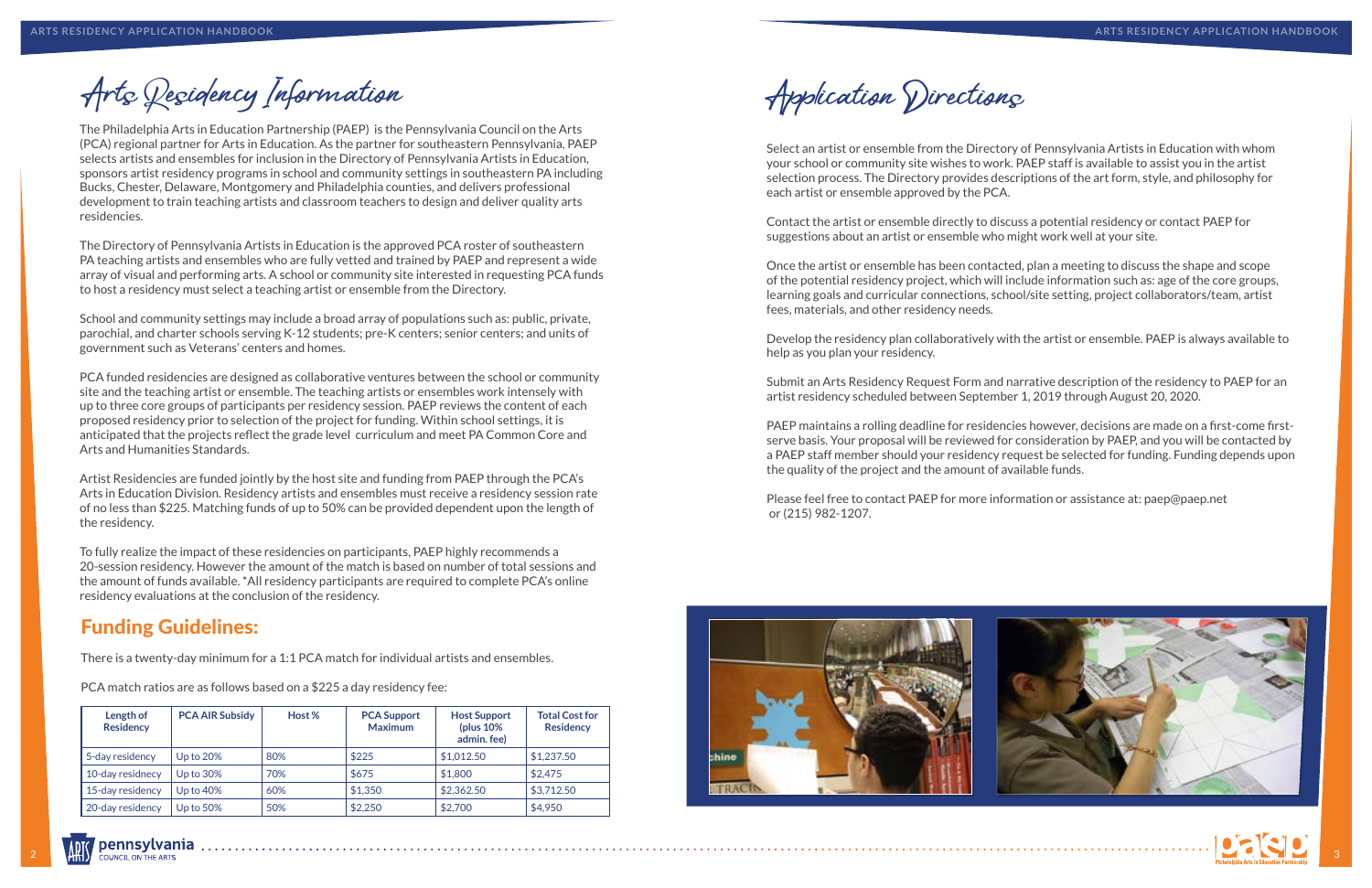4 4 5

#### Residency Planning Instructions

Please Note: The residency program runs September 1st 2022-August 2023. Residency funding is provided on a first come first serve basis. Include the following informaiton in your request:

Narrative Description of Project: This description should address each of the points listed in the residency planning section below and must be answered on no more than three (3) 8 1/2 x 11 pages in total, single sided, using 12-point font. Responses must be typed or computer printed.

**Core Groups/Class:** Identify the number, ages and types of students who will be the primary beneficiaries of the artist residency activity and how the students are selected. These students will comprise the core groups/classes. The core groups/classes can include various grade levels but may not exceed three (3) groups/classes of approximately 30 students per group. The artist should meet with each core group/class each day of the residency.

- A. What purpose does this project serve? What are the goals of the project?
- B. What is the theme, topic, or essential question of your project?
- C. What experiential activities and events will occur?
- D. How will other curricular connections be integrated into the project?
- E. What local, state, and/or national standards will the project address?
- F. What specific learning objectives do you expect students to achieve? List these objectives for each area of integration as well as arts skills development and affective skills development.
- G. What student work, such as performances, exhibits, products, writings, will be created?

**Schedule of Events:** Please include a sequence of events and/or activities that will occur during the residency. You may list a day-by-day schedule or a more general outline of the residency.

**Teacher/Staff Involvement:** Define any activities to bring the artist(s) and teacher(s)/staff together such as artist-led in service professional development and on-going planning meetings.

**Other Student Groups:** Describe any activities planned that will affect the broader school community. Please list any other activities the artist(s) will provide for students other than the core groups such as workshops or introductory assembly/presentations.

**Facilities/Supplies:** What facilities, materials, supplies, space, etc., will be made available for the residency by the host site? Include studio time and space for artist.

Community Outreach/Parental Involvement: Describe activities that will reach parents and the surrounding community such as exhibits, or performances to which parents and community will be invited.

Assessment and Evaluation: Devise a summartive student evaluation that is reflective of your residency goals and objectives.



#### Goals and Objectives:

RESIDENCY APPLICATION 2022-2023 Arts Residency Request

Send application to:

Philadelphia Arts in Education Partnership 440 N. Broad St., Third Floor, Portal A

Philadelphia, PA 19130

215-982-1207 215-324-3651 fax or email to: paep@paep.net

#### Please type or print clearly:

# Artist fees\*: (Minimum: 10 days) = Total

|                                                                    | or email to: paep@paep.net                                                                       |  |
|--------------------------------------------------------------------|--------------------------------------------------------------------------------------------------|--|
|                                                                    |                                                                                                  |  |
|                                                                    |                                                                                                  |  |
|                                                                    |                                                                                                  |  |
|                                                                    |                                                                                                  |  |
|                                                                    |                                                                                                  |  |
|                                                                    |                                                                                                  |  |
|                                                                    |                                                                                                  |  |
|                                                                    |                                                                                                  |  |
|                                                                    | Travel expenses**: (Minimum: 10 days) = Total $\frac{1}{2}$<br>Mileage $x $0.50$ $x # of days$ = |  |
| PCA request _______________ + School/Site match*** = _____________ |                                                                                                  |  |
|                                                                    | *10% administration fee (responsibility of site to fully cover)<br>Total                         |  |
|                                                                    |                                                                                                  |  |
|                                                                    | <b>Residency Project Budget</b>                                                                  |  |

#### Narrative Description of Project

### Attach a narrative description of the proposed project. Narratives must be typed and no more than



three pages in length.

Application Submitted by: (all signatures are required)

Signature of Site Coordinator Date Signature of Site Administrator Date

Signature of Artist **Date** 

\*\*\*Must include 10% administrative fee.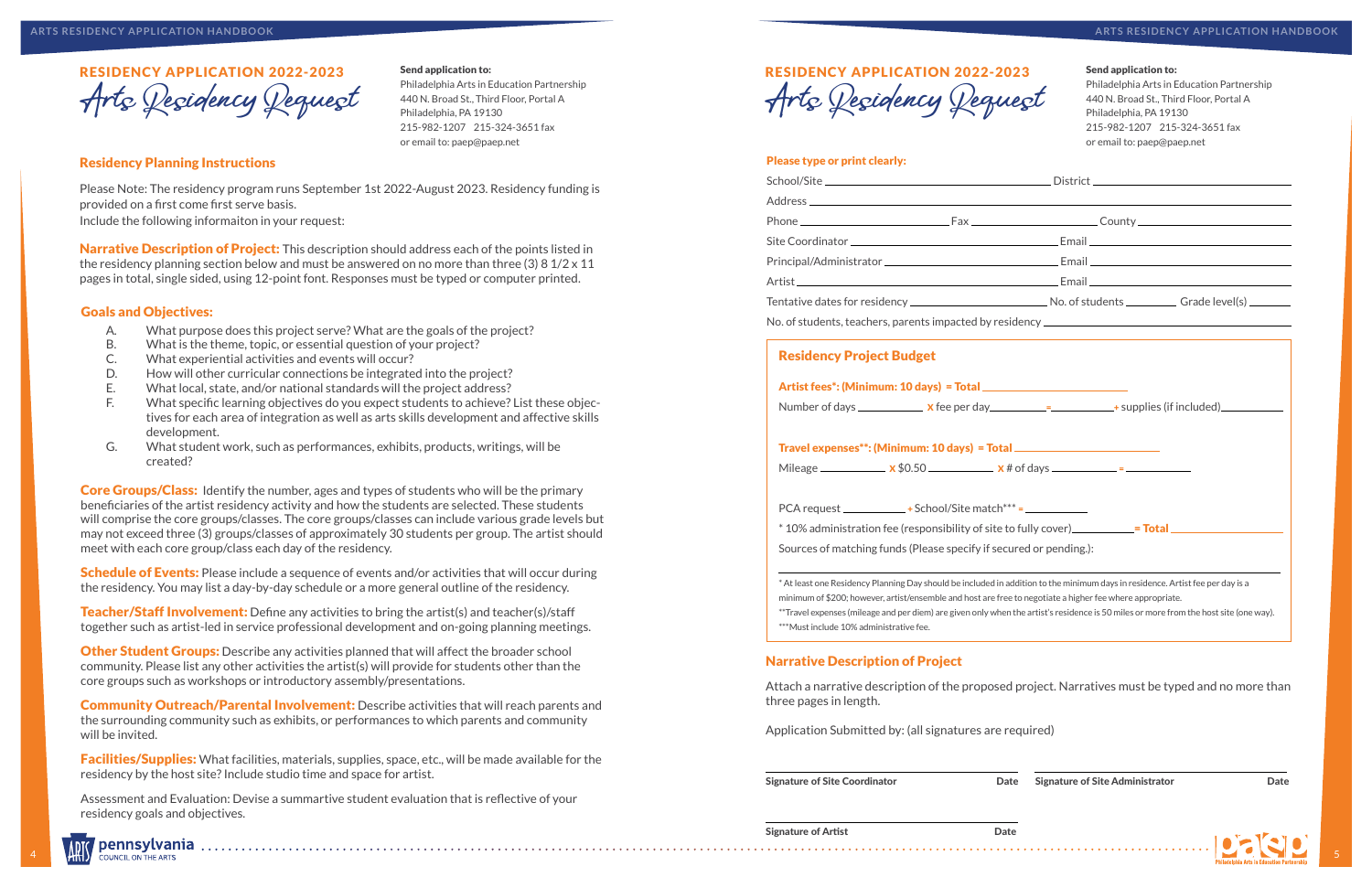# DECE **Philadelphia Arts in Education Partnership**









Philadelphia Arts in Education Partnership 440 North Broad Street Third Floor, Portal A Philadelphia, PA 19130

#### 215-982-1207 www.paep.net

PAEP's Directory of Pennsylvania Artists in Education can be found online at www.paep.net

PAEP receives state arts funding support through a grant from the Pennsylvania Council on the Arts, a state agency funded by the Commonwealth of Pennsylvania and the National Endowment for the Arts, a federal agency.



### Pennsylvania Council on the Arts Staff

Karl Blischke *Executive Director*

Heather Doughty *Deputy Executive Director*

Jamie Dunlap *Chief of Creative Catalysts & Lifelong Learning*

Amy Gabriele *Chief of Finance & Administratio*n

Norah Johnson *Director of Public Awareness & External Affairs*

Mission:

The mission of the Pennsylvania Council on the Arts (PCA) is to foster the excellence, diversity and vitality of the arts in Pennsylvania and to broaden the availability and appreciation of those arts throughout the state.

#### Philadelphia Arts in Education Partnership Staff

Pearl B. Schaeffer *Chief Executive Officer*

Megan Lafferty *Director of Administration*

Mary Dupre *Special Programs Manager*

Andrew Moran *Program Director*

Sara Kattler-Gold *Program Coordinator*

Pennsylvania Council on the Arts 216 Finance Building Harrisburg, PA 17120

717-787-6883 www.pacouncilonthearts.org/aie



Mission:

The mission of the Philadelphia Arts in Education Partnership (PAEP) is to promote life-long learning in and through the arts for Pre-K -12 students, seniors, and special populations in schools and community sites throughout southeastern Pennsylvania. PAEP encourages excellence in arts education practice and is grounded in the belief that the arts are integral to the comprehensive education of all learners.